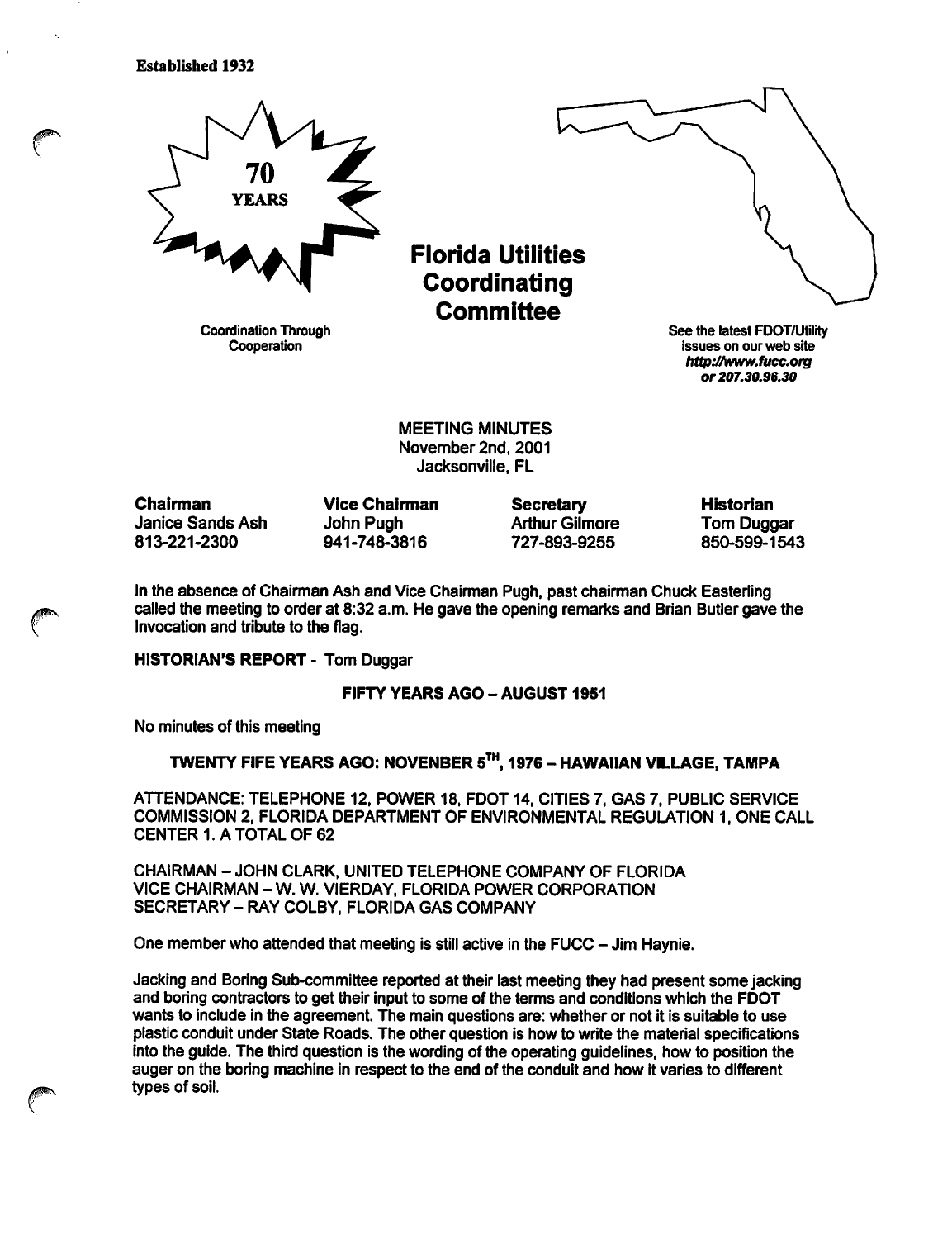Master Agreement of Construction Modifications Sub-committee. There was discussion on whether or not the number of the agreements justified the agreements. There was a iot of discussion and it was decided that a great deal more research needs to go into this.

There was discussion about Senate Bill 1340. The Bill was passed in June 1976 which gave the jurisdiction of State owned lands back to the Board of Trustees. We are right back to where we were a couple years ago some one stated. The Bill states that anyone requesting a permit to cross State lands would have to obtain a permit or easement or whatever rights required by the Board of Trustees to cross the land. There was lots of discussion.

#### SECRETARY'S REPORT - ART GILMORE

A motion was made and seconded to waive the reading of the Secretary's Minutes. They were approved as written. There are stiil some of the members that do not have correct Email addresses on the membership list. If you are having problems receiving the minutes and meeting announcements please send an Email to the Secretary at: arthur.ailmore@Danmail.com. By you sending an Email it will assure that your correct Email address is captured and updated in the membership list

## TREASURER'S REPORT - BRAD MARTIN for CHERYL RITTER

| Beginning balance (July 29 <sup>th</sup> , 2001) | \$14,566.98 |
|--------------------------------------------------|-------------|
| Income from registration & sponsors              | \$8,038.32  |
| <b>Expenses for Marco Island</b>                 | \$10,446.29 |
| Ending balance (October 29 <sup>th</sup> , 2001) | \$12,159.01 |

## PROGRAM

#### WORKSHOP: Impact of Highway Construction Standards on Utility Facilities

## COMBINED INTEREST GROUP MEETING

Opening remarks were presented by Chuck Easterling a moment of silence was observed for Jan, John, Cheryl and Mark and self-introductions were made.

UTILITY PRODUCTION RATE SCHEDULE FOR FDOT Dr. Ralph Ellis, University of Florida Mr. John Shriner, FDOT State Scheduling Engineer

IMPROVING UTILITY COORDINATION ELECTRONICALLY Ms. Kendra Porter, National eBusiness Manager HDR Engineering Ms. Sharon Luginsland, Utiiity Coordinator TBE Group

MOT TRAINING REQUIREMENTS Mr. Dale Cook, FDOT Traffic Services Engineer, State Maintenance Office

FLORIDA DEPARTMENT of TRANSPORTATION UPDATE - Ken Weldon

Ken updated the group on the progress of many of the key issues being handled by the Central Utility Office. He provided handouts of the Centrai Office Utilities Status Report and Utiiity Section Progress Report. Ken also notified the group of the FDOT new web home page address: http://www11.myflorida.com/publicinformationoffice/business/business.htm.

## FUCC FALL BUSINESS MEETING

SUNSHINE STATE ONE CALL REPORT - Brad Martin

Mark Sweet is doing well at home, hopes to return to work at the office within two weeks and wiil attend the February FUCC meeting.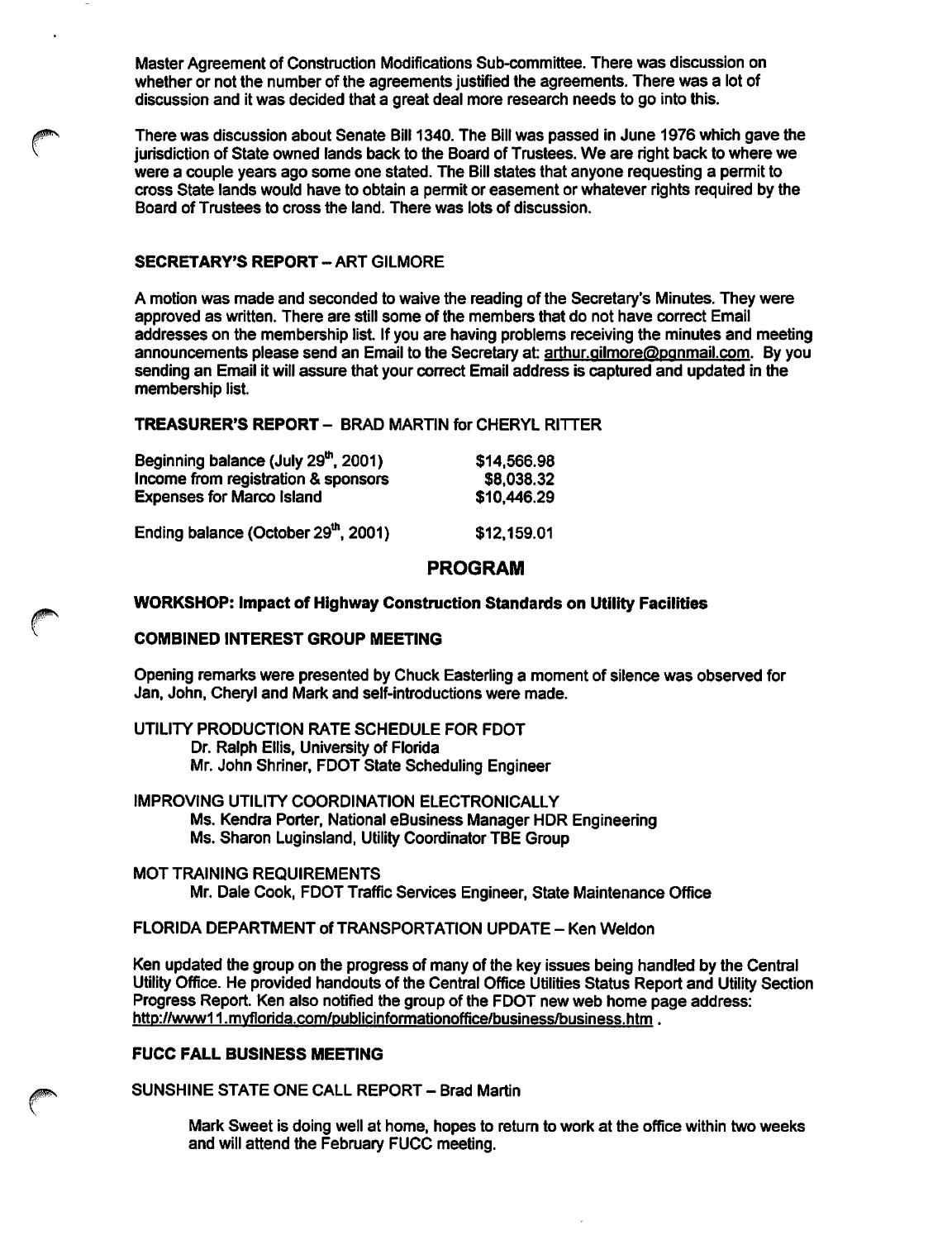Business as usual, ticket volume down approx.2% compared to last year.

Irth Ticket Management System, implementation on February 8<sup>th</sup>, 2002. Information is posted on the web at the SSOCOF web site.

Affect of conversion on SSOCOF members.

Affect of conversion on excavators.

Training options.

Legislation, Chapter 556, Florida Statutes

## FOOT DISTRICT REPORTS

#### DISTRICT ONE - Sharon Luginsland

Last meeting was September 26<sup>th</sup>, 2001 at the Helmsley Sandcastle Hotel, Sarasota with 65 in attendance. Presentations included: Utility Exceptions, Frank Sullivan; Procedure changes within District Utilities Office, Walt Childs; Changes within the District, Ricky Langley. The next meeting will be held on the 4\*" Wednesday of March 2002, location to be announced.

DISTRICT TWO-

No report.

DISTRICT THREE - Brian Butler

The last meeting was held September  $7<sup>th</sup>$ , 2001 in Panama City. Major topics included permitting processes for FDEP and Army Corp of Engineers. The next meeting will be in March 2002, date and location to be announced.

DISTRICT FOUR - Rocky DePrimo

The District Four Utility Department is electronically distributing its monthly Production and Letting Report to the utilities within the District The District has received a positive response from the utility industry to the electronic delivery system. If anyone is interested in receiving a copy of the District's Production and Letting Status Report please call Bonnie Swierski at (954) 777-4126, or Email bonnie.swierski@dot.state.fl. us and provide your Email address.

#### DISTRICT FIVE - Bill Richards

The 5<sup>th</sup> District's Liaison Meeting will be held on Wednesday, January 9<sup>th</sup>, 2002 at the Four Points Sheraton Hotel, Orlando International Airport, 3835 McCoy Road, Orlando, Florida. It will start at 8:00 with registration and end at 4:00. The fee, which includes lunch, will be \$20.00. If anyone has any questions please contact Staci Nester at (386) 943-5250.

#### DISTRICT SIX-

No report.

DISTRICT SEVEN -

The District VII Semi-Annual Utility Liaison Meeting was held September 28"', 2001 at the Plantation Inn, Crystal River, Florida. We had approximately 102 people present. The presentations went very well. The proceeds from the annual golf tournament went to the American Red Cross to assist in the September 11<sup>th</sup> tragedy in New York.

New Committee officers for the coming year are: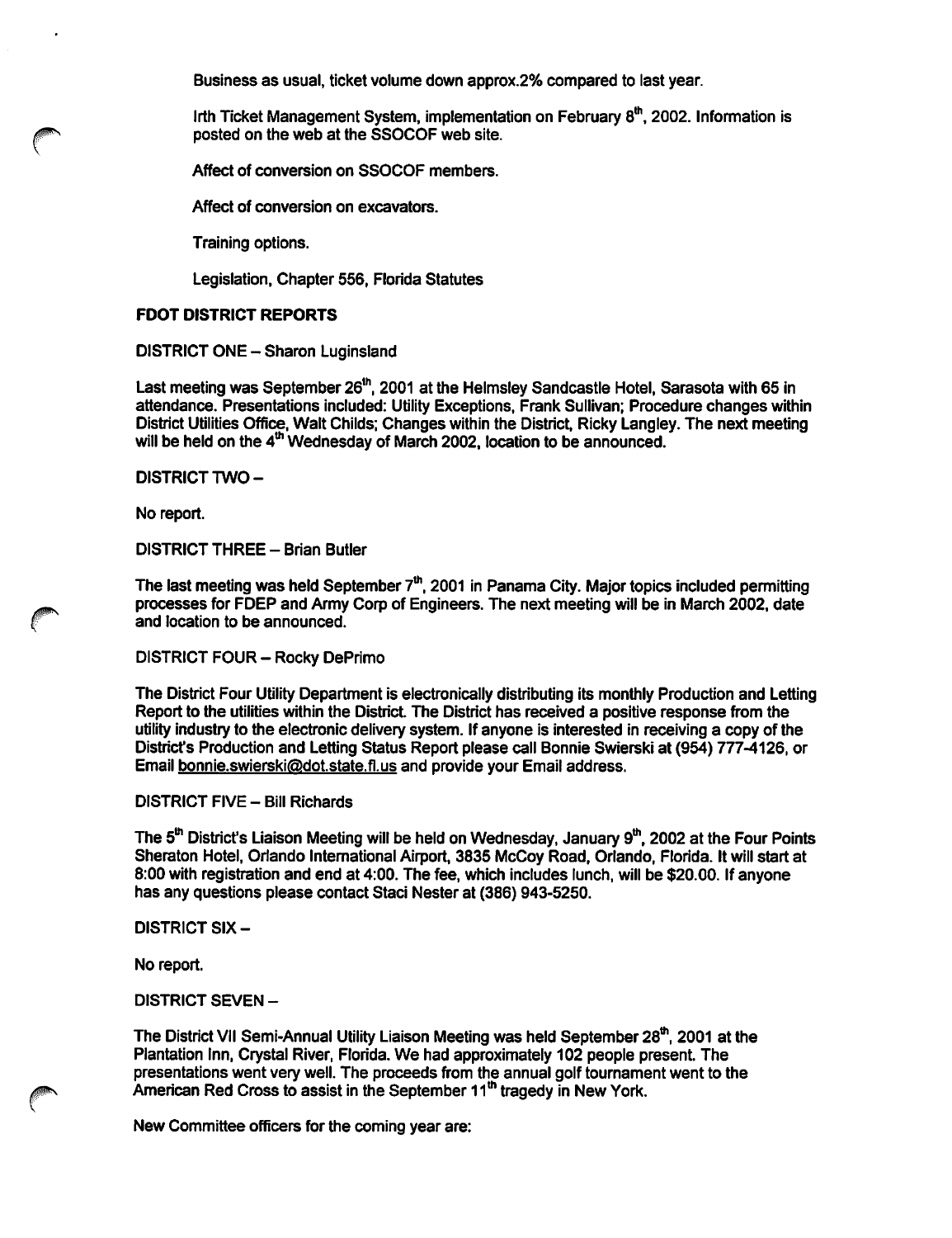Paul Wachter, Chairman Ray Reybum, Vice-Chairman Les Weakland, Secretary Sunny DeCoster, Sr. FOOT Representative

Stay tuned for the next meeting March 29<sup>th</sup>, 2002, location to be announced at a later date. Look for invitations in the mail. If you aren't currently on the mailing list, please feel free to send your company name, address, etc to District VII Utilities and we will add you to the database.

District VII has a large Work Program this year. We will soon be starting the 1-275/1-4 Downtown Tampa Interchange. Lots of work being done in Pineilas County (US 19 & Drew), Pasco County has several large projects starting soon. We have a lot of Interstate projects going on as well as resurfacing work on State roads. Anyone interested in their area can download the Work Program from http://www11.myflorida.com/publicinformationoffice/construc/constmap/d7.htm.

District VII Utilities would like to wish everyone a Merry Christmas and a Safe New Year's.

**TURNPIKE UPDATE - Rodney Little** 

The turnpike held their  $2<sup>nd</sup>$  annual charity golf tournament in September and raised approx. \$50,000, with \$40,000 going to the Central Florida United Way Agencies and \$10,000 going to Tildenville Elementary School.

Construction continues on the Seminole County Greenway from Lake Mary Bivd to 1-4.

Design continues on the Westem Beltway project in Orange and Osceola Counties, plans are at 90%.

Construction is underway on the new Thomas B. Manual Northbound Bridge over the StLucie Canal in Martin County.

Construction continues to widen the Homestead Extension of the Turnpike from SR 836 to 1-75 in Miami-Dade County.

Construction continues on the widening of the Turnpike to 6 lanes from Boca Raton to Deiray Beach in Palm Beach County.

Permanent Variable Message Signs are being installed over the travelway along the Tumpike and Homestead Extension.

The Tumpike Mail Room will return any and all mail that does not include the person's name for which the mail was intended as well as a return address.

#### INTEREST GROUP REPORTS

POWER - Brian Butler

The power interest group met Thursday, November  $1<sup>st</sup>$  with 18 in attendance. Topics of discussion included:

Concerns with FDOT Design Build Concept

How can utilities design without plans?

Will the consultant consider the utility's interests?

Will individual agreements with consultants need to be executed?

Utilities not being considered in the designation of Design Build projects.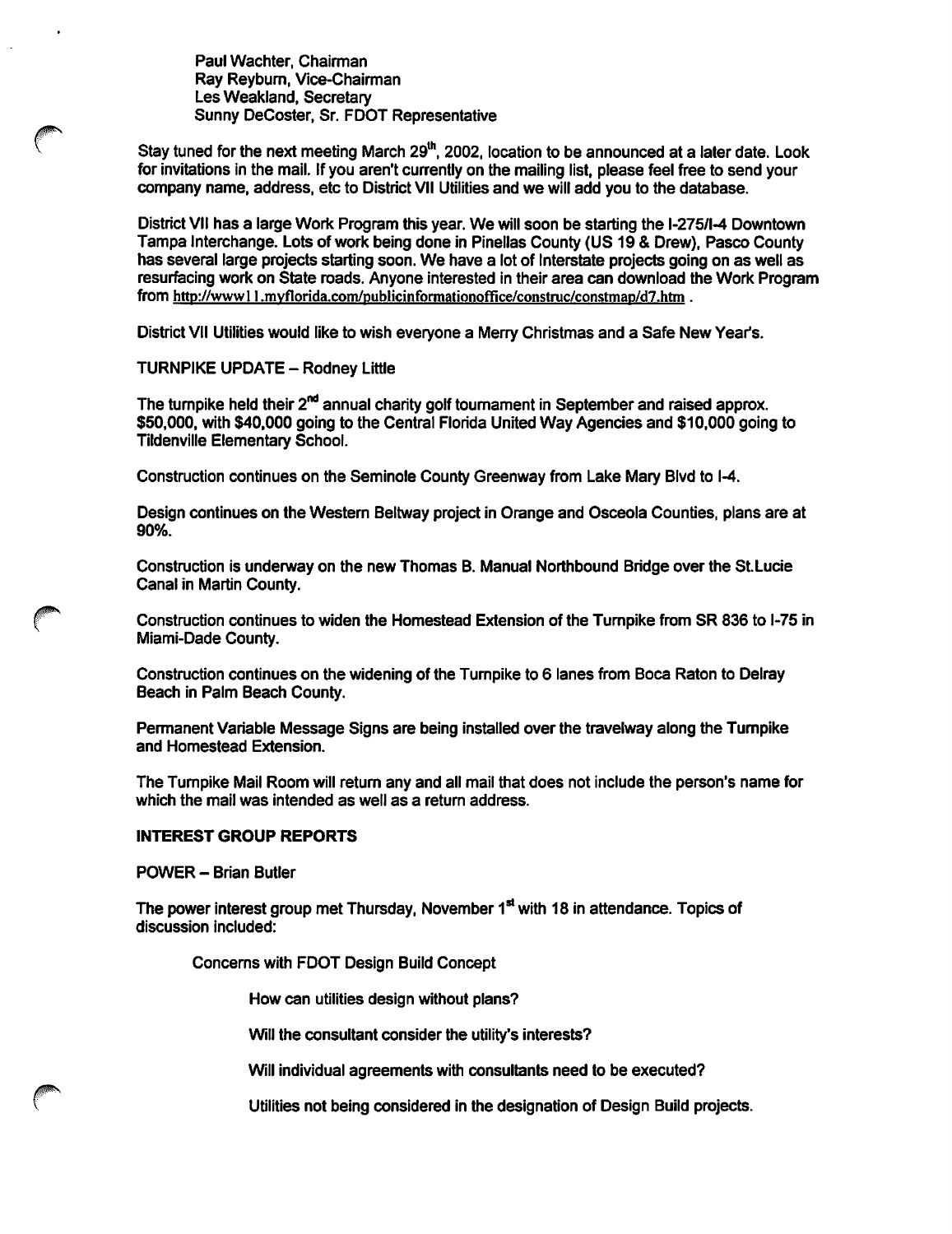Establishment of guidelines (from utility perspective) for determining Design Build candidates.

Likelihood of delay claims will increase.

Reimbursement issues.

FOOT Design Build web page: http://www11.mvflorida.com/construction/design build/design-build.htm

Advanced Clearing and Grubbing

Utilities cut trees 8' above ground FDOT pays for the work. FDOT provide plans and specifications for clearing.

FDOT provide survey and certify right-of-way.

Benefit; reduced delay claims.

Not for all projects, partnering effort with D.U.E.

Increases in railroad crossing fees were discussed.

#### TELECOMMUNICATIONS - Noel Reese

The Telecommunications Interest Group met on Thursday, November 1st with 14 in attendance. Topics of discussion included:

Labeling of Facilities

Noel Reese (FPL FiberNet) asked the group how they marked their fecilities in the R/W, and specifically the distances between their markings, i.e. every pole, every other pole, etc. Simmon Reed of the FDOT said that cables in FDOT R/W had to be marked every 500' and at major crossings.

#### Ground Effect Radar

A question was asked on the general acceptance of ground effect radar and how many of the attending companies were using it to locate facilities. Additional discussion followed.

Clearing and Grubbing

Simmmon Reed of FDOT spoke about advanced clearing and grubbing and asked for the group's opinions about it. The general consensus by non-FDOT attendees was that it would be addressed on a case by case basis. Gordon Wheeler of FDOT stated that it would be addressed via Selective Utility Work Agreements.

Florida Simplified Tax Act

Bob Lowen of Bell South stated that some municipalities were getting really creative in trying to get Bell South to pay more permit fees. None of the other attendees had encountered this in their areas.

#### Industry Pay Items

Simmon Reed of FDOT highlighted the issue of FDOT's plan to go to industry pay items and how FDOT would be trying to get industry buyin on this issue. There was considerable discussion with many questions and few answers.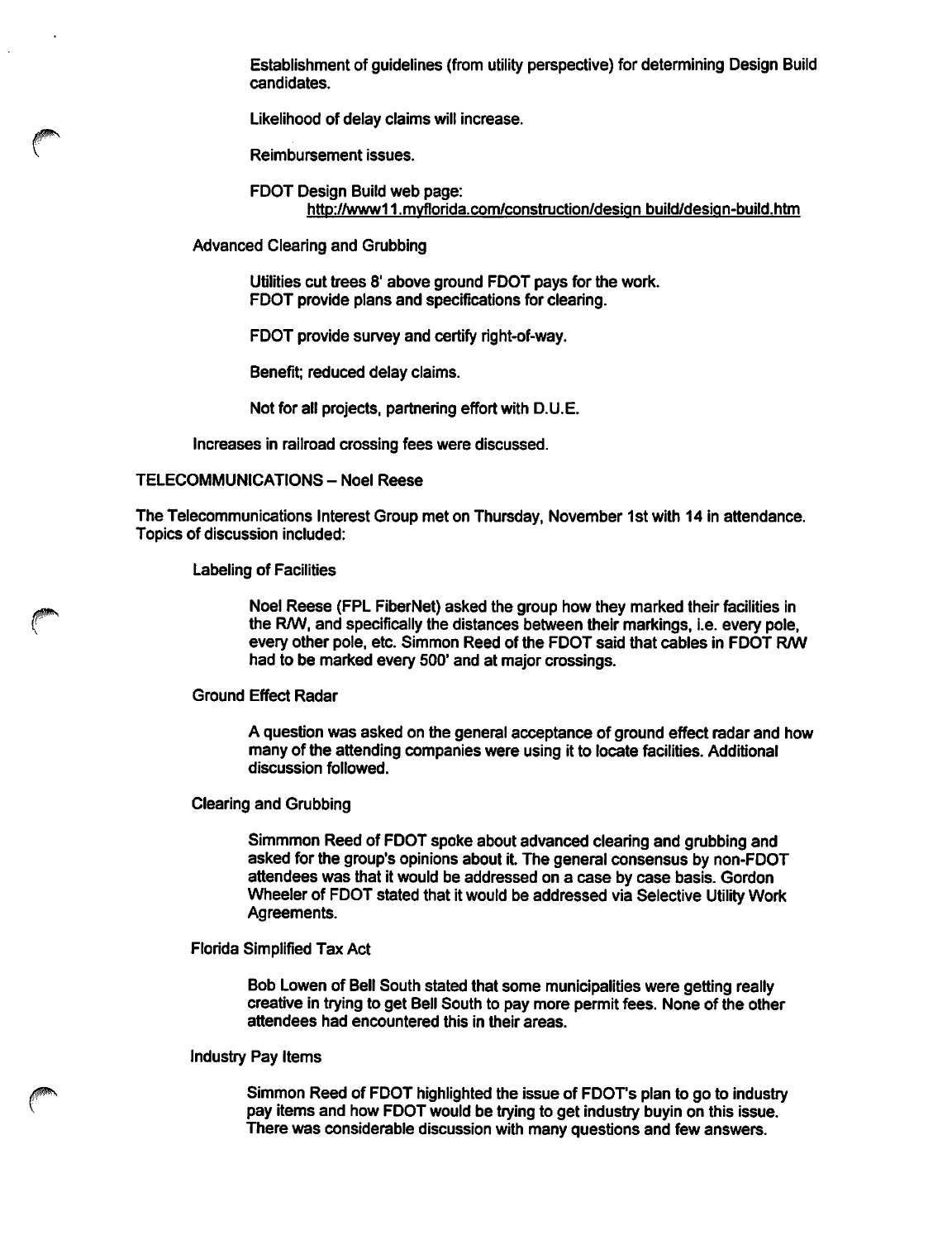#### UNDERGROUND - Janice Davis

The Underground Interest Group met Thursday, November 1<sup>st</sup> with 24 in attendance. Topics of discussion included:

Lawree Washington of TECO asked Ken Weldon about their Master Agreement. Ken said it was available on FDOT's web site and that it was to the utility's advantage to have a Master Agreement

John Murphy of G.A.I. Consultants talked about utilities needing to be more precise on Dependant Activities for the Utility Relocation Schedule. Ken Weldon suggested that utilities needed to establish units of work for their installations that can be utilized on the schedule.

Means and methods of electronic bidding were discussed. Ken Weldon stated that electronic bidding is due to start in January 2002.

No agenda was set for the fall meeting. Ken Weldon suggested that future meetings have an agenda. He said that he would be glad to listen to problems utilities are having with FDOT and is interested in solving them.

## SUBCOMMITTEE REPORTS

STEERING COMMITTEE - Chuck Easterling

The Steering Committee met Thursday aftemoon at Jacksonville with 14 in attendance. Items of discussion included:

SSOCOF Damage Prevention Councils and Common Ground Alliance.

Awards Nominations.

Request for Proposal for Conference Planner.

UAM/STANDARDS REVIEW - Carlos Solis

No report.

UTILTIY SUBORINATION - Arlene Brown

No report.

JOINT USE - Earl Christian

No report.

E-BUSINESS/WEBPAGE - Sharon Luginsland

Committee members include: Greg James - City of Lakeland, Steve Tidwell - TBE, Kim Wiley -Verizon, Brian Moschetto - Ash Engineering

An RFP was sent to six webmasters, the deadline for response is November 12,2001.

Determined from this point on. Conference Planner needs to be a subcommittee member.

Working on developing a new look for the website as far as color and text. Will send out options via FUCC Secretary for the membership to vote on for adoption.

CADD TRANSFER - Jan Ash

No report.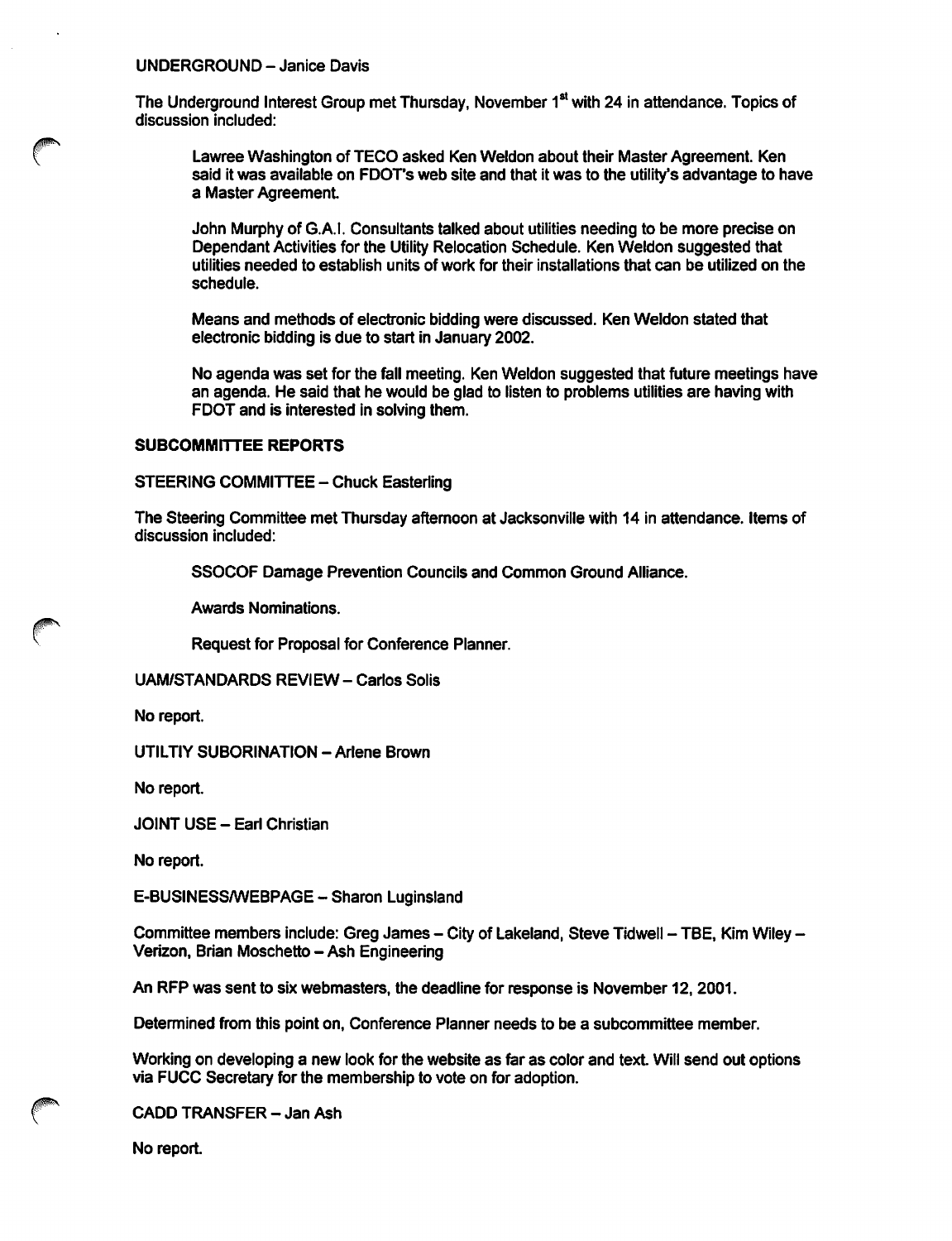MEMBERSHIP - Jan Ash

No report.

DESIGN TICKET - Janice Davis

The group met Wednesday, October 31<sup>st</sup> with 16 in attendance.

Carlos Soils related the history of the evolution of the design ticket. He said several versions were being floated around since the adoption of Version2.1 by the SSOCOF Board of Directors. He said FDOT wants words to exempt their contractors from having to pay utilities for locating.

Design ticker members did not have a problem with the version 2.1 design ticket as it was written.

The committee decided to recommend to the group to go to the next board meeting and design ticket work shop at SSOCOF since there was no way of knowing which version would be adopted next.

CONFERENCE PLANNING - Ed Garcia

Winter meeting: Ocala Hilton February  $6<sup>th</sup> - 8<sup>th</sup>$  2002

Spring meeting: Embassy Suites, Miami May 1<sup>st</sup> - 3<sup>rd</sup> 2002

Summer meeting: Marco Island Hilton July  $31<sup>st</sup> -$  August  $2<sup>nd</sup>$  2002

PROGRAM PLANNING - Dennis La Belle

(Dennis I need your report)

#### INDUSTRY UPDATES

NATIONAL HIGHWAY UTILITY CONFERENCE - Dennis La Belle

Meeting was held in Phoenix, Arizona. Topics and concems expressed at the meetings and workshops included:

GIS/GPS growth and expanded uses, permitting using GIS.

SUE workshop announcing the ASCE codes and standards to be released in January 2002: Collection and Depiction of Existing Subsurface Utility Data.

Risk management.

SUE engineer

Coordination of data.

One call response using as-built data not SUE data is still causing utility hits/claims. Design build contracts: some good, some bad.

A presentation about a 12 lane DOT project in Houston Texas.

New utilities placed in the R/W during design and construction.

Frequency of pavement cuts.

Permit fees may be associated to excessive pavement cuts.